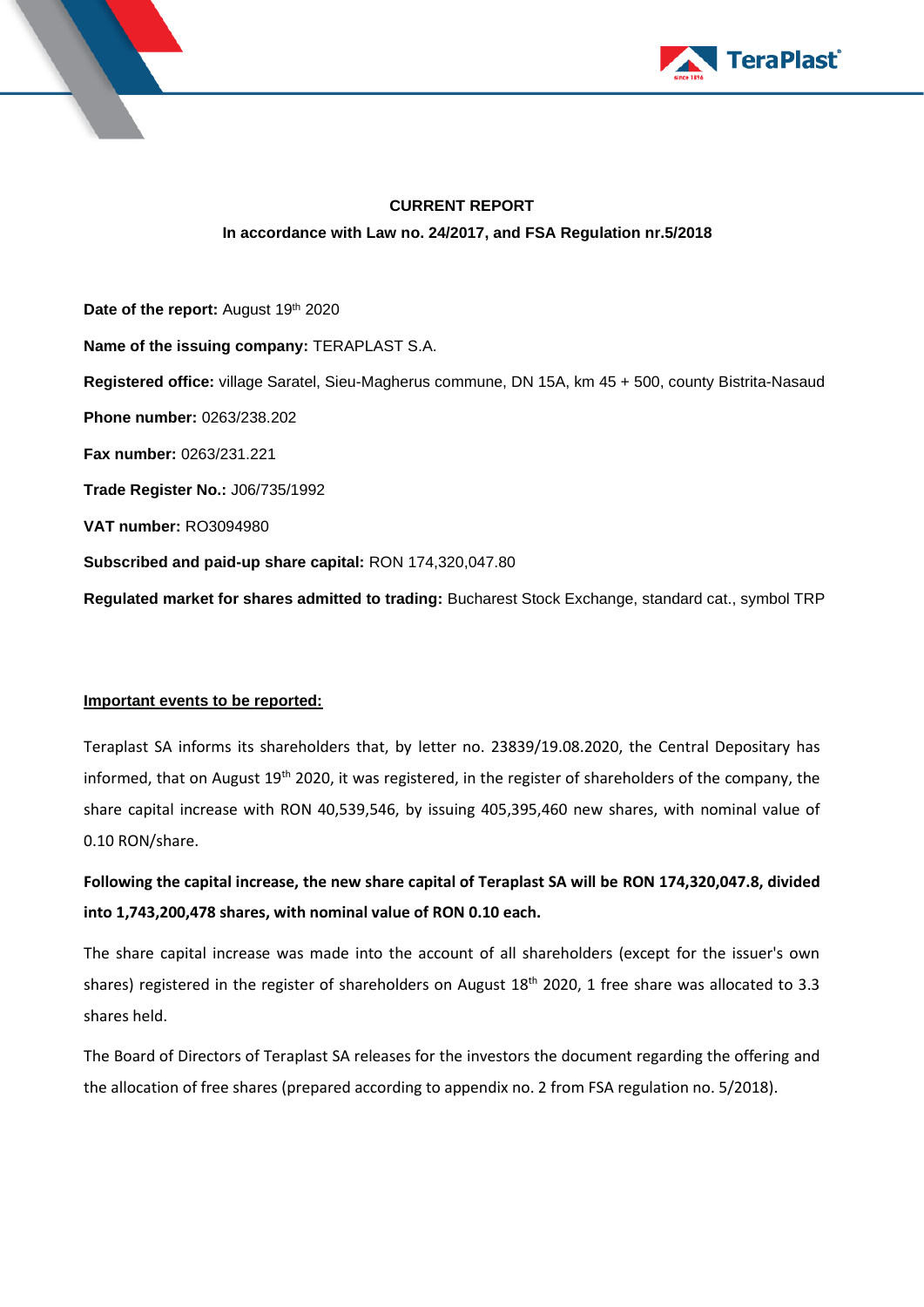

**Minimum content of shareholders information paper on offering or assigning free shares without a cash consideration**

#### **1. Responsible persons**

## **1.1.** *The name and the function of the private person and/or the name and the headquarters address of the legal person responsible for the information included in the presentation document*

Teraplast SA, headquartered in village Saratel, Sieu-Magherus, DN 15A, km 45 + 500, county Bistrita-Nasaud, Romania, Zip Code 427301, registered with the Trade Register No. J06/735/1992, Sole registration number at the Trade Register Office No. 309498, bank account RO55 BTRL 0060 1202 A608 75XX opened at Banca Transilvania SA, Bistrita, represented by Mr. Alexandru STÂNEAN Chief Executive Officer.

## **1.2.** *Declarations of the responsible persons mentioned at the point 1.1 of which to appear that the information included in the presentation document are, in their knowledge, in conformity with reality.*

After verifying the content of this prospect, the company Teraplast SA, represented by Mr. Alexandru STÂNEAN, Chief Executive Officer, accepts the responsibility for the content and certifies that the released information are in conformity with reality and they do not contain omissions or untrue declarations designed to affect significantly the content of the document.

#### **2. General information about the issuer**

### **2.1.** *Name, headquarter, trade register number, Sole registration number at the Trade Register Office*

**Name of issuer:** Company TERAPLAST S.A.

**Headquarters:** village Saratel, Sieu-Magherus, DN 15A, km 45 + 500, county Bistrita-Nasaud, Romania, Zip Code 427301.

**Company registration:** registered with the Trade Register No. J06/735/1992, Sole registration number at the Trade Register Office No. 3094980

#### **2.2.** *Social capital before the increase:*

| $\bullet$ | The value of the subscribed and paid share capital: | RON 133.780.501.8    |
|-----------|-----------------------------------------------------|----------------------|
| $\bullet$ | The number of shares:                               | 1,337,805,018 shares |
| $\bullet$ | The nominal value of each share:                    | RON 0.10             |

#### **3. Information regarding the shares offered for free to the shareholders**

## **3.1. The formalities which decides the increase of the share capital which involves offering for free the issued shares to the existing shareholders.**

By the General Meeting of Shareholders decision, dated April 29<sup>th</sup> 2020, approved the increase of the share capital with RON 40,539,546 by releasing of 405,395,460 new shares, with a reference value of 0.10 RON/share, as well the determination of the price RON 0,28 for the compensation of the fractions of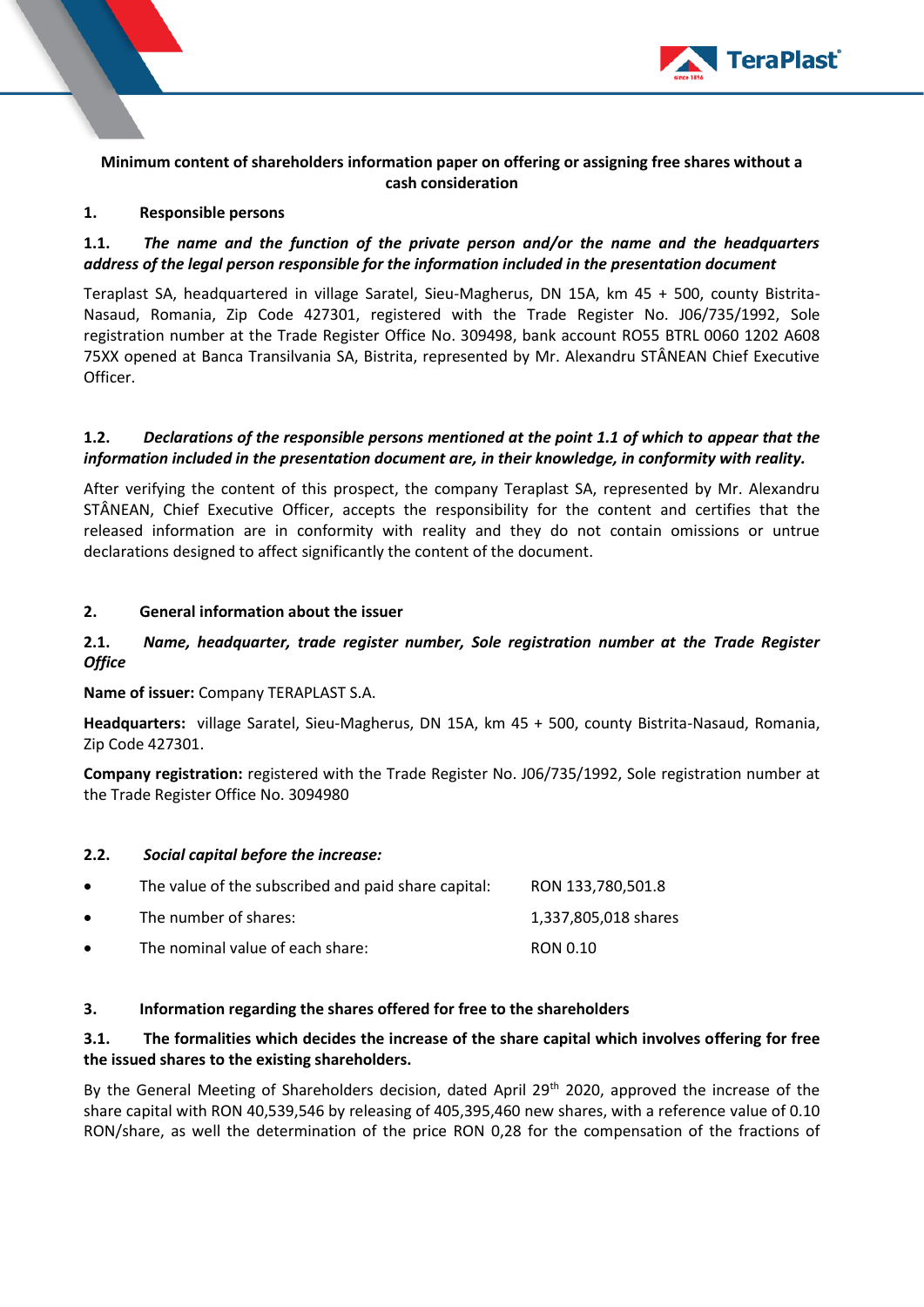

shares following the application of the algorithm and the rounding of the results to the lower inferior, in accordance with the applicable legal provisions.

The share capital increase will be made by incorporating the reserves in amount of RON 40,539,546, constituted from the issue premium of RON 27,384,726 and other reserves of RON 13,154,820 and by releasing of 405,395,460 new shares with a reference value of 0.10 RON/share. The new released shares will not modify the shareholders percentage and will be distributed for free to all company's shareholders, registered in the Shareholders' Registry, at the registration date established by this Decision, as of August 18<sup>th</sup> 2020. The capital increase is made in order to support the current activity of the company. Every shareholder registered in the Shareholders' Registry at the registration date shall receive 1 new share for every 3.3 owned shares.

By decision no.30 of July 28<sup>th</sup> 2020 the Board of Directors of TERAPLAST S.A. approved the date of September  $02<sup>nd</sup>$  2020 as the date of payment of the compensation of the fractions of shares following the application of the algorithm and the rounding of the results to the lower inferior.

## **3.2.** *The registration date established by GMS/or BD, for the identification of the shareholders which will benefit of the offering or allocation of free shares.*

Registration date approved by the Board of Directors for the shareholders identification is **August 18th 2020.**

### **3.3.** *The description of the share capital increase:*

**The reason for the share capital increase:** The amounts obtained from the share capital increase will be used to support the current activity of the company.

- **The amount and the source for the capital increase:** The share capital increase will be made by incorporating the reserves in amount of RON 40,539,546, constituted from the issue premium of RON 27,384,726 and other reserves of RON 13,154,820.

- **The number of issued shares by the capital increase:** 405,395,460 new shares will be issued, with a nominal value of 0.10 RON / share.

## **3.4.** *Description of the type and the class of the shares which will be offered or allocated. The number of shares allocated for free for each owned share.*

The securities offered are registered dematerialized shares, traded on the Standard category at the Bucharest Stock Exchange.

Each shareholder registered at August 18<sup>th</sup> 2020 will receive a number of 1 new share for each 3.3 held shares.

#### **3.5.** *The value of the increased share capital*

The value of the increased share capital is RON 174,320,047.80